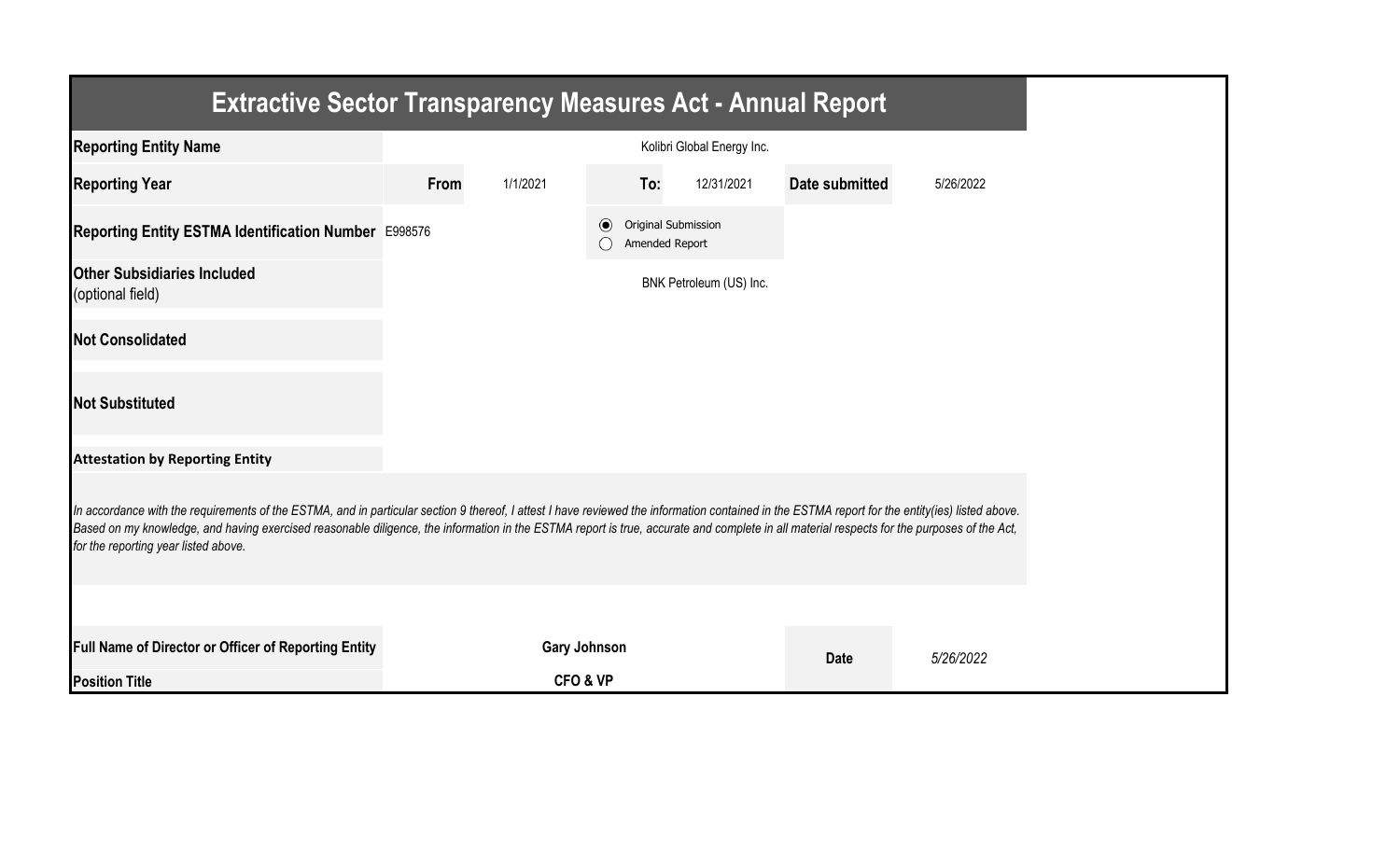| <b>Extractive Sector Transparency Measures Act - Annual Report</b>                                                                                                               |                                                                                                                                            |                                                                                 |              |                  |       |                                |                |                  |                                               |                               |                     |  |
|----------------------------------------------------------------------------------------------------------------------------------------------------------------------------------|--------------------------------------------------------------------------------------------------------------------------------------------|---------------------------------------------------------------------------------|--------------|------------------|-------|--------------------------------|----------------|------------------|-----------------------------------------------|-------------------------------|---------------------|--|
| <b>Reporting Year</b><br><b>Reporting Entity Name</b><br><b>Reporting Entity ESTMA</b><br><b>Identification Number</b><br><b>Subsidiary Reporting Entities (if</b><br>necessary) | From:<br>To:<br>1/1/2021<br>12/31/2021<br><b>USD</b><br>Kolibri Global Energy Inc.<br><b>Currency of the Report</b><br>E998576<br>$\Omega$ |                                                                                 |              |                  |       |                                |                |                  |                                               |                               |                     |  |
| <b>Payments by Payee</b>                                                                                                                                                         |                                                                                                                                            |                                                                                 |              |                  |       |                                |                |                  |                                               |                               |                     |  |
| Country                                                                                                                                                                          | Payee Name <sup>1</sup>                                                                                                                    | Departments, Agency, etc<br>within Payee that Received<br>Payments <sup>2</sup> | <b>Taxes</b> | <b>Royalties</b> | Fees  | <b>Production Entitlements</b> | <b>Bonuses</b> | <b>Dividends</b> | Infrastructure<br><b>Improvement Payments</b> | Total Amount paid to<br>Payee | Notes <sup>34</sup> |  |
| UNITED STATES OF AMERICA                                                                                                                                                         | State of Oklahoma                                                                                                                          | OKLAHOMA FRANCHISE TAX<br><b>BOARD</b>                                          | 20,100       |                  | 284   |                                |                |                  |                                               | 20,384                        |                     |  |
| UNITED STATES OF AMERICA                                                                                                                                                         | Johnston County, Oklahoma                                                                                                                  | JOHNSTON COUNTY<br>OKLAHOMA CLERK                                               |              |                  | 20    |                                |                |                  |                                               | 20                            |                     |  |
| UNITED STATES OF AMERICA                                                                                                                                                         | State of Oklahoma                                                                                                                          | OKLAHOMA CORPORATION<br><b>COMMISSION</b>                                       |              |                  | 250   |                                | 37,409         |                  |                                               | 37,659                        |                     |  |
| UNITED STATES OF AMERICA                                                                                                                                                         | State of Oklahoma                                                                                                                          | OKLAHOMA TAX COMMISSION                                                         | 1,140,753    |                  |       |                                |                |                  |                                               | 1,140,753                     |                     |  |
| UNITED STATES OF AMERICA                                                                                                                                                         | State of Oklahoma                                                                                                                          | DEPARTMENT OF<br><b>ENVIRONMENTAL QUALITY</b>                                   |              |                  | 3,147 |                                |                |                  |                                               | 3,147                         |                     |  |
| UNITED STATES OF AMERICA                                                                                                                                                         | State of Delaware                                                                                                                          | STATE OF DELAWARE                                                               | 1,065        |                  |       |                                |                |                  |                                               | 1,065                         |                     |  |
| UNITED STATES OF AMERICA                                                                                                                                                         | Carter County, Oklahoma                                                                                                                    | <b>CARTER COUNTY CLERK</b>                                                      |              |                  | 64    |                                |                |                  |                                               | 64                            |                     |  |
| <b>Additional Notes:</b>                                                                                                                                                         |                                                                                                                                            |                                                                                 |              |                  |       |                                |                |                  |                                               |                               |                     |  |